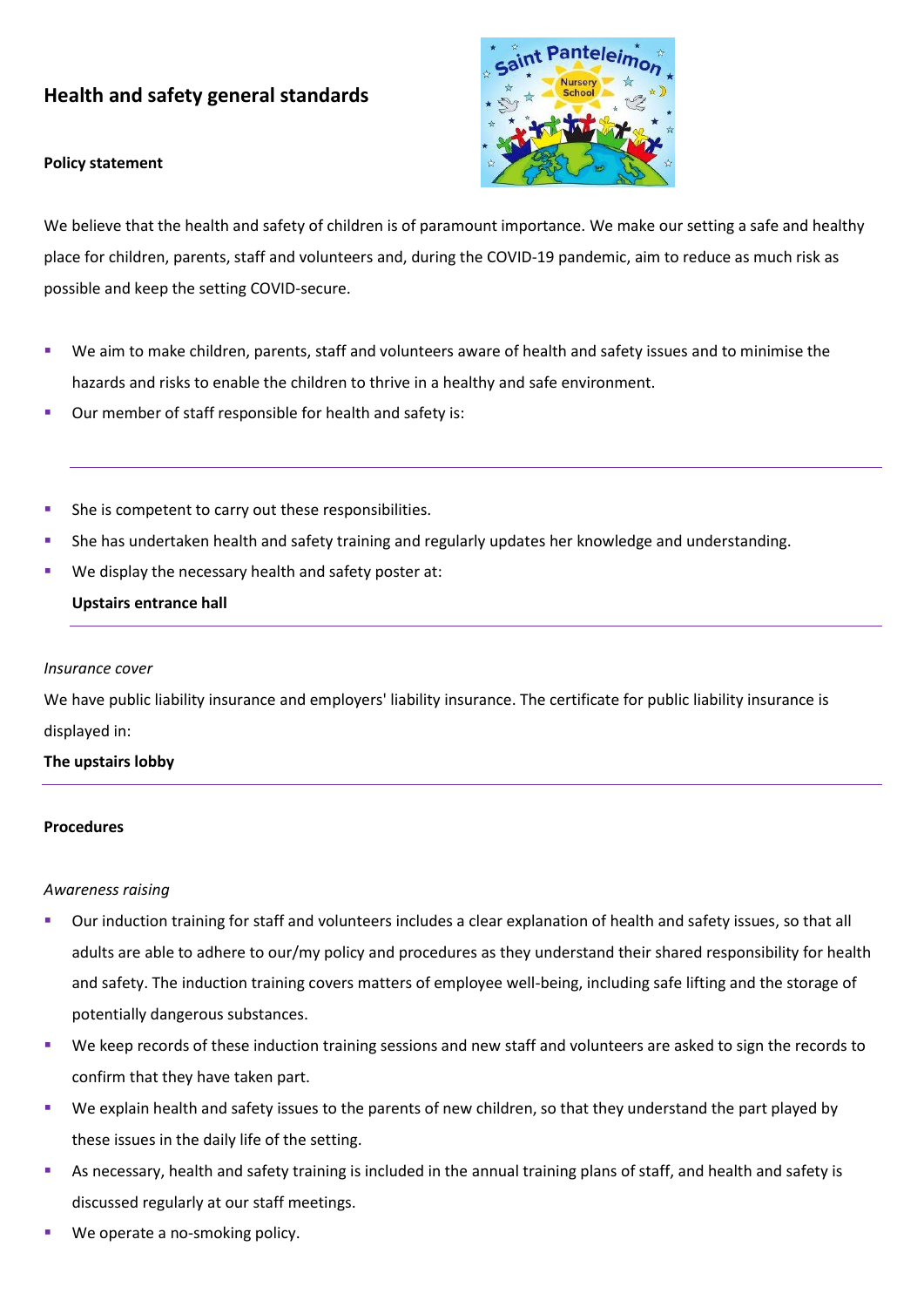We make children aware of health and safety issues through discussions, planned activities and routines.

#### *Windows*

- Low level windows are made from materials that prevent accidental breakage or we ensure that they are made safe.
- We ensure that windows are protected from accidental breakage or vandalism from people outside the building.
- Our windows above the ground floor are secured so that children cannot climb through them.
- We ensure that any blind cords are secured safely and do not pose a strangulation risk for young children.

## *Doors*

We take precautions to prevent children's fingers from being trapped in doors.

# *Floors and walkways*

- All our floor surfaces are checked daily to ensure they are clean and not uneven, wet or damaged. Any wet spills are mopped up immediately.
- Walkways and stairs are left clear and uncluttered.
- Stair gates are in place at the foot and top of the stairs.

# *Electrical/gas equipment*

- We ensure that all electrical/gas equipment conforms to safety requirements and is checked regularly.
- Our boiler/electrical switch gear/meter cupboard is not accessible to the children.
- Fires, heaters, wires and leads are properly guarded and we teach the children not to touch them.
- We check storage heaters daily to make sure they are not covered.
- **·** There are sufficient sockets in our setting to prevent overloading.
- We switch electrical devices off from the plug after use.
- We ensure that the temperature of hot water is controlled to prevent scalds.
- Lighting and ventilation is adequate in all areas of our setting, including storage areas.

## *Storage*

- All our resources and materials, which are used by the children, are stored safely.
- **E.** All our equipment and resources are stored or stacked safely to prevent them accidentally falling or collapsing.

## *Outdoor area*

- Our outdoor area is securely fenced. All gates and fences are childproof and safe.
- Our outdoor area is checked for safety and cleared of rubbish, animal droppings and any other unsafe items before it is used.
- Adults and children are alerted to the dangers of poisonous plants, herbicides and pesticides.
- We leave receptacles upturned to prevent collection of rainwater. Where water can form a pool on equipment, it is emptied and cleaned before children start playing outside.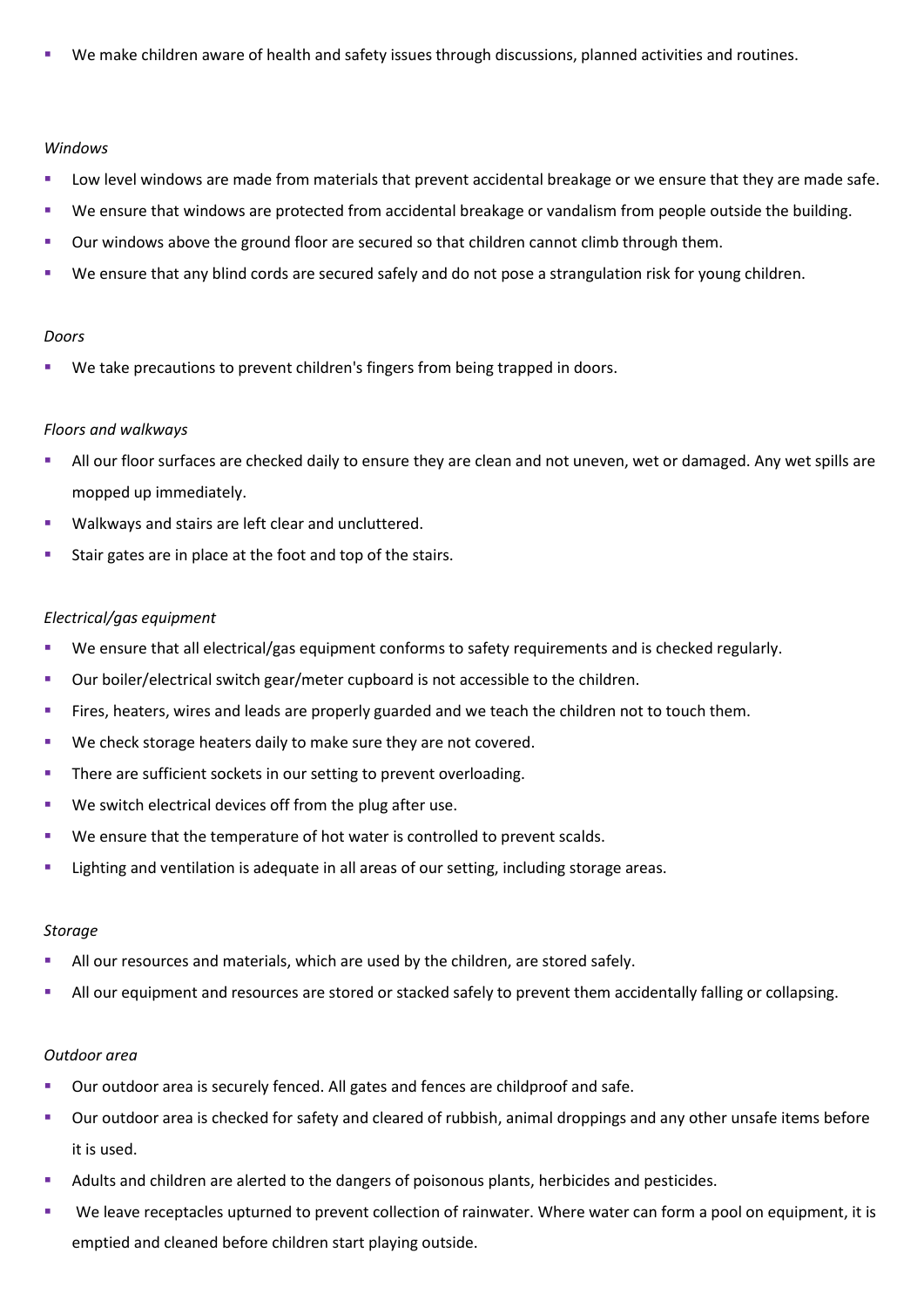- Our outdoor sand pit is covered when not in use and is cleaned regularly.
- We check that children are suitably attired for the weather conditions and type of outdoor activities; ensuring that suncream is applied and hats are worn during the summer months.
- We supervise outdoor activities at all times; and particularly children on climbing equipment.

## *Hygiene*

- We seek information from the Public Health England to ensure that we keep up-to-date with the latest recommendations.
- Our daily routines encourage the children to learn about personal hygiene.
- We have a daily cleaning routine for the setting, which includes the play rooms, kitchen, rest area, toilets and nappy changing areas. Children do not have unsupervised access to the kitchen.
- We have a schedule for cleaning resources and equipment, dressing-up clothes and furnishings.
- **The toilet area has a high standard of hygiene, including hand washing and drying facilities and disposal facilities for** nappies.
- We implement good hygiene practices by:
	- **-** cleaning tables between activities;
	- **-** cleaning and checking toilets regularly;
	- **-** wearing protective clothing such as aprons and disposable gloves as appropriate;
	- **-** providing sets of clean clothes;
	- **-** providing tissues and wipes; and
	- **-** ensuring individual use of flannels, towels and toothbrushes.

# *Activities, resources and repairs*

- Before purchase or loan, we check equipment and resources to ensure that they are safe for the ages and stages of the children currently attending the setting.
- We keep a full inventory of all items in the setting for audit and insurance purposes.
- The layout of our play equipment allows adults and children to move safely and freely between activities.
- **EXTEND** All our equipment is regularly checked for cleanliness and safety, and any dangerous items are repaired or discarded.
- We make safe and separate from general use any areas that are unsafe because of repair is needed.
- **E** All our materials, including paint and glue, are non-toxic.
- We ensure that sand is clean and suitable for children's play.
- **Physical play is constantly supervised.**
- We teach children to handle and store tools safely.
- We check children who are sleeping at regular intervals of at least every ten minutes. This is recorded with the times checked and the initials of the person undertaking the check.
- If children fall asleep in-situ, it may be necessary to move or wake them to make sure they are comfortable.
- Children learn about health, safety and personal hygiene through the activities [we/I] provide and the routines we follow.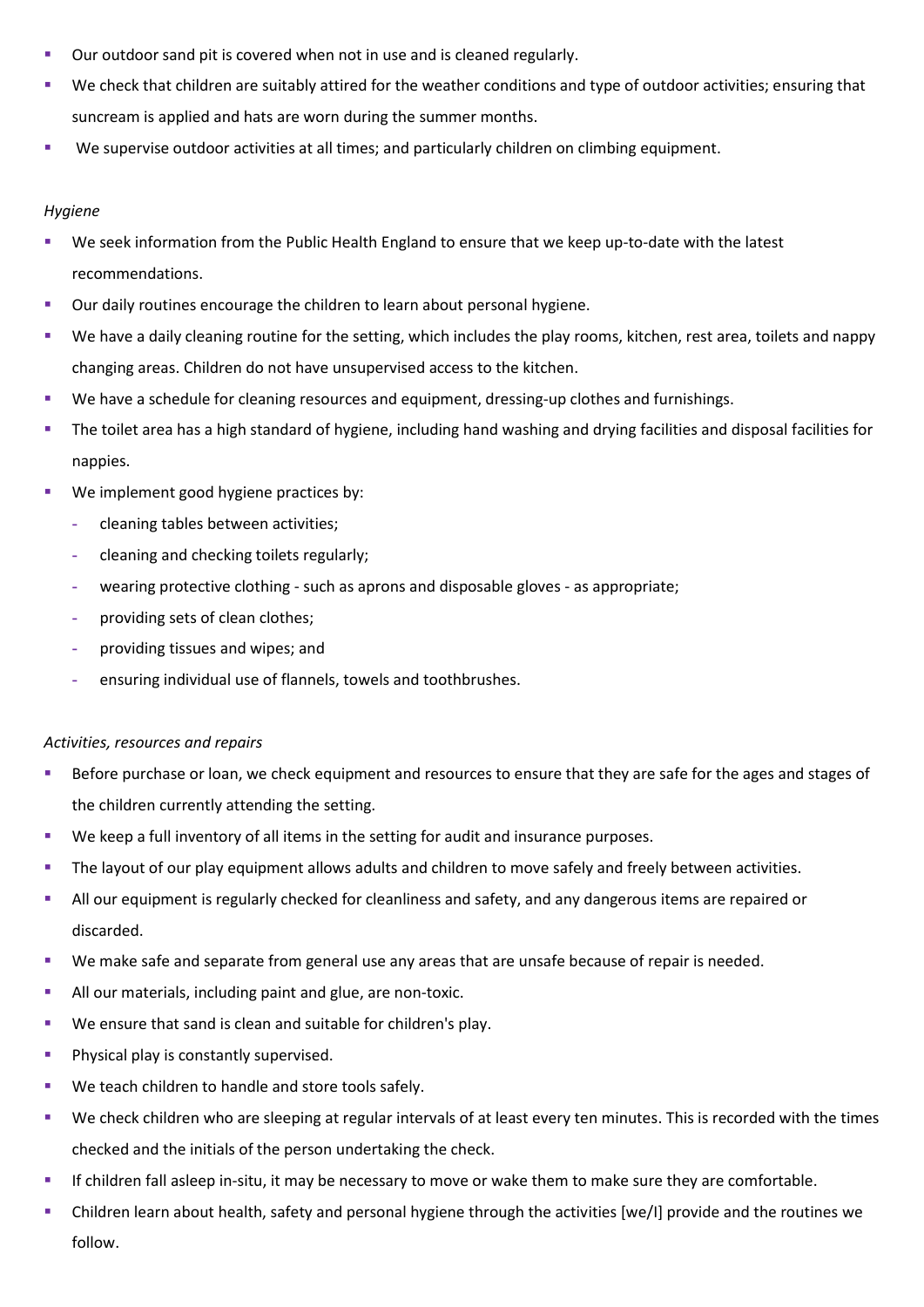Any faulty equipment is removed from use and is repaired. If it cannot be repaired it is discarded. Large pieces of equipment are discarded only with the consent of the manager and the management team.

# *Jewellery and accessories*

- Our staff do not wear jewellery or fashion accessories, such as belts or high heels, that may pose a danger to themselves or children.
- Parents must ensure that any jewellery worn by children poses no danger; particularly earrings which may get pulled, bracelets which can get caught when climbing or necklaces that may pose a risk of strangulation.
- We ensure that hair accessories are removed before children sleep or rest.

# *Safety of adults*

- We ensure that adults are provided with guidance about the safe storage, movement, lifting and erection of large pieces of equipment.
- We provide safe equipment for adults to use when they need to reach up to store equipment or to change light bulbs.
- We ensure that all warning signs are clear and in appropriate languages.
- We ensure that adults do not remain in the building on their own.
- We record the sickness of staff and their involvement in accidents. The records are reviewed termly to identify any issues that need to be addressed.

# *Control of substances hazardous to health*

- Our staff implement the current guidelines of the *Control of Substances Hazardous to Health Regulations (COSHH)*.
- We keep a record of all substances that may be hazardous to health such as cleaning chemicals, or gardening chemicals if used and where they are stored.
- Hazardous substances are stored safely away from the children.
- We carry out a risk assessment for all chemicals used in the setting. This states what the risks are and what to do if they have contact with eyes or skin or are ingested.
- We keep all cleaning chemicals in their original containers.
- We keep the chemicals used in the setting to the minimum in order to ensure health and hygiene is maintained. We do not use:
	- **-** bleach;
	- **-** anti-bacterial soap/hand wash, unless specifically advised during an infection outbreak such as Pandemic flu; or
	- **-** anti-bacterial cleaning agents, except in the toilets, nappy changing area and food preparation areas. Antibacterial spays are not used when children are nearby.
- Environmental factors are taken into account when purchasing, using and disposing of chemicals.
- All members of staff are vigilant and use chemicals safely.
- Members of staff wear protective gloves when using cleaning chemicals.